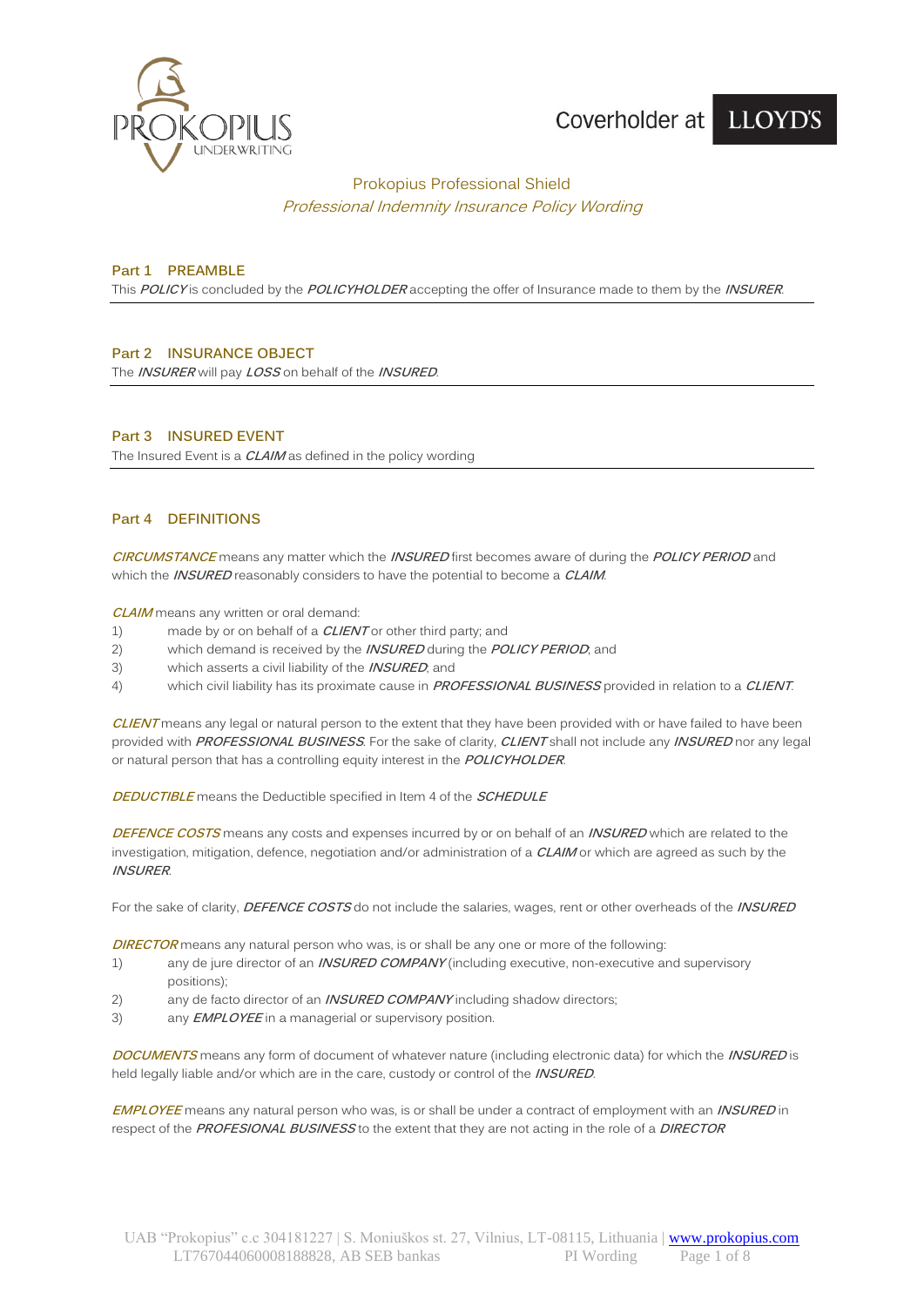#### **INSURED** means:

- 1) any **INSURED COMPANY**;
- 2) any **INSURED PERSON**.

#### **INSURED COMPANY** means

- 1) the **POLICYHOLDER**;
- 2) any **SUBSIDIARY**;
- 3) any **SUB-CONTRACTOR**
- 4) any other legal entity or natural person agreed to in writing by the **INSURER** and endorsed to this **POLICY**

#### **INSURED PERSON** means

- 1) any **DIRECTOR**;
- 2) any **EMPLOYEE**;

**INSURER** means the insurance carrier specified in Item 7 of the **SCHEDULE**

**LIMIT OF LIABILITY** means the Limit specified in Item 2 of the **SCHEDULE**

**LOSS** means any amount incurred by or on behalf of an **INSURED** in respect of a **CLAIM**. **LOSS** shall include, inter alia, **DEFENCE COSTS**, settlements, damages, compensation, court awards, "peace agreement" amounts and arbitration costs.

**LOSS** shall not include any taxes unpaid by the **INSURED**, any fines, penalties or punitive damages or the multiple portion of any **MULTIPLE DAMAGES AWARD**.

**MULTIPLE DAMAGES AWARD** means an additional award made by a competent court in any jurisdiction which imposes a duty on the defendant to pay an amount which is a multiple of the original amount of damages calculated by the court and which constitutes an additional punishment on the defendant.

**POLICY** means this wording and the **SCHEDULE** and the **PROPOSAL**.

**POLICYHOLDER** means the entity specified in Item 1 of the **SCHEDULE**

**POLICY PERIOD** means the period of insurance specified in Item 3 of the **SCHEDULE**

**POLLUTION** means any discharge, release or escape of any pollutant, contaminant or irritant (including asbestos) into the environment and which is objectively deemed to constitute a material threat or damage to the environment.

**PREMISES LIABILITY** means the actual or alleged liability of the **INSURED** pursuant to Sections 6.266 of the Lithuanian Civil Code (including re-enactments, replacement or amendments thereof) or any similar legislation elsewhere in the world.

**PROFESSIONAL BUSINESS** means the business activities detailed in either Item 8 of the **SCHEDULE** and/or the **PROPOSAL** and any related activities carried out by the **INSURED** and/or as may be defined by the law applicable to this **POLICY**, and which activities are actually or allegedly carried out or which actually or allegedly have failed to have been carried out after the **RETROACTIVE DATE** and prior to the **EXPIRY** of the **POLICY PERIOD**.

**PROPOSAL** means the signed proposal and/or acceptance form provided to the **POLICYHOLDER** by the **INSURER** and subsequently submitted to the **INSURER** by (or on behalf of) the **POLICYHOLDER**.

**RETROACTIVE DATE** means the date specified in Item 5 of the **SCHEDULE**

**SCHEDULE** means the **SCHEDULE** as issued and signed by the **INSURER**

**SUBCONTRACTOR** means any legal entity or natural person who is engaged by an **INSURED** to perform any aspect of the **PROFESSIONAL BUSINESS** on behalf of the **INSURED** and over whose works the **INSURED** retains any element of control and/or responsibility.

**SUBSIDIARY** means any legal entity which, at the point in time at which such entity receive a **CLAIM** or are aware of a **CIRCUMSTANCE**, is more than 50% owned and/or controlled by another **INSURED COMPANY**.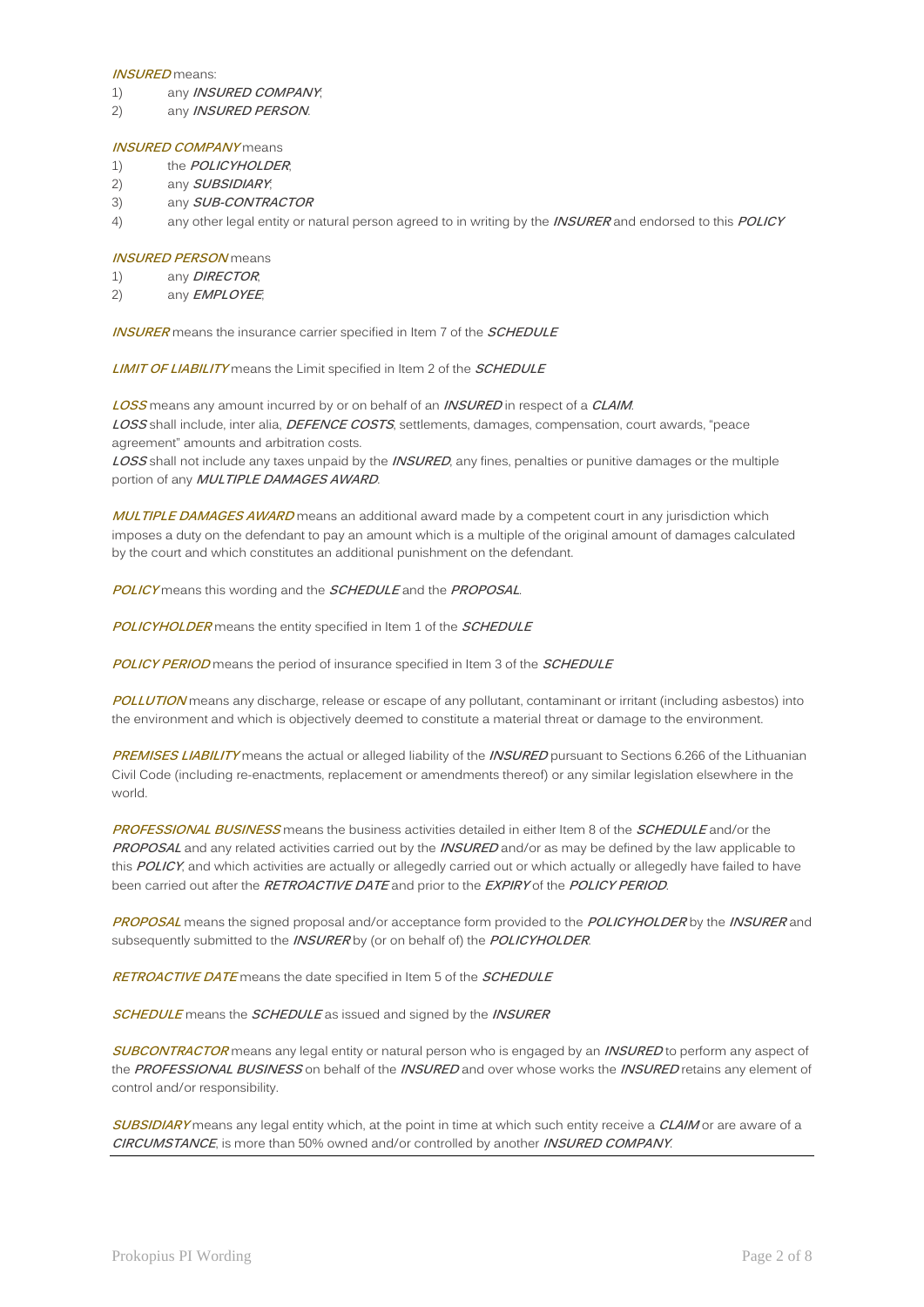# **Part 5 EXCLUSIONS**

The **INSURER** shall not pay **LOSS** or any other amount to the extent that any one or more of the following exclusions apply.

### **5.1 Prior claims**

The **INSURER** shall not pay **LOSS** or any other amount in respect of any **CLAIM** which was received by the **INSURED**, or any **CIRCUMSTANCE** of which the **INSURED** was aware, prior to the Inception of the **POLICY PERIOD**.

### **5.2 Retroactive date**

Where a **RETROACTIVE DATE** is specified in the **SCHEDULE**, the **INSURER** shall not pay **LOSS** or any other amount to the extent that any **PROFESSIONAL BUSINESS** was carried out or failed to have been carried out prior to the **RETROACTIVE DATE**.

# **5.3 Illegal acts**

The **INSURER** shall not pay **LOSS** or any other amount to the extent that an **INSURED** has carried out or failed to carry out any **PROFESSIONAL BUSINESS** which carrying out or failing to carry out is:

- 1) found by a court of final appeal to constitute criminal activity or breach of anti-trust legislation; and/or
- 2) alleged and/or adjudicated to constitute money laundering (as defined under any statute, law, regulation, international treaty or international convention regarding the movement of illicit cash or assets representing illicit monies)

# **5.4 Pollution**

The **INSURER** shall not pay **LOSS** or any other amount to the extent that **LOSS** is attributable to **POLLUTION**.

# **5.5 Nuclear, War and Terrorism**

The **INSURER** shall not pay **LOSS** or any other amount in respect of **LOSS** which arises directly or indirectly from:

- 1) ionising radiations or contamination by radioactivity from any nuclear fuel, waste or substance, or
- 2) the radioactive, toxic, explosive or other hazardous properties of any explosive, nuclear assembly or nuclear component thereof; or
- 3) war, invasion, acts of foreign enemies, hostilities (whether war be declared or not), civil war, rebellion, revolution, insurrection, riot, civil commotion assuming the proportion of or amounting to a popular uprising, military or usurped power or confiscation or nationalisation or requisition or destruction of or damage to property by or under the order of any government or public or local authority, or
- 4) any act or acts, or threat thereof, of terrorism, force or violence for political, religious or other ends directed towards the overthrowing or influencing of the government, or for the purpose of putting the public in fear, by any person or persons acting alone or on behalf of or in connection with any organisation.

In the event any portion of this Exclusion is found to be invalid or unenforceable, the remainder shall continue to be in full force and effect.

# **5.6 Bodily injury**

The **INSURER** shall not pay **LOSS** or any other amount to the extent that any **CLAIM** arises directly or indirectly from any physical or non-physical injury or death of a natural person. However this exclusion shall not apply to:

### 1) **DEFENCE COSTS**;

2) the extent that such **CLAIM** arises from any actual or alleged negligence in the performance or nonperformance of **PROFESSIONAL BUSINESS**.

# **5.7 Property damage**

The **INSURER** shall not pay **LOSS** or any other amount to the extent that any **CLAIM** arises directly or indirectly from any loss or damage to physical property. However this exclusion shall not apply to:

# 1) **DEFENCE COSTS**;

2) the extent that such **CLAIM** arises from any actual or alleged negligence in the performance or nonperformance of **PROFESSIONAL BUSINESS**.

# **5.8 Guarantees**

The **INSURER** shall not pay **LOSS** or any other amount to the extent that a **CLAIM** arises directly from

- 1) the giving by the **INSURED** of any warranty, indemnity or guarantee; and/or
- 2) a financial obligation assumed by the **INSURED** under the relevant contract unless civil liability for negligence would have attached to the **INSURED** notwithstanding such express agreement.

#### **5.9 USA and Canada**

Notwithstanding Section 9.1, this **POLICY** shall not cover any **CLAIM** which is brought in whole or in part within the jurisdiction of the United States of America and/or Canada.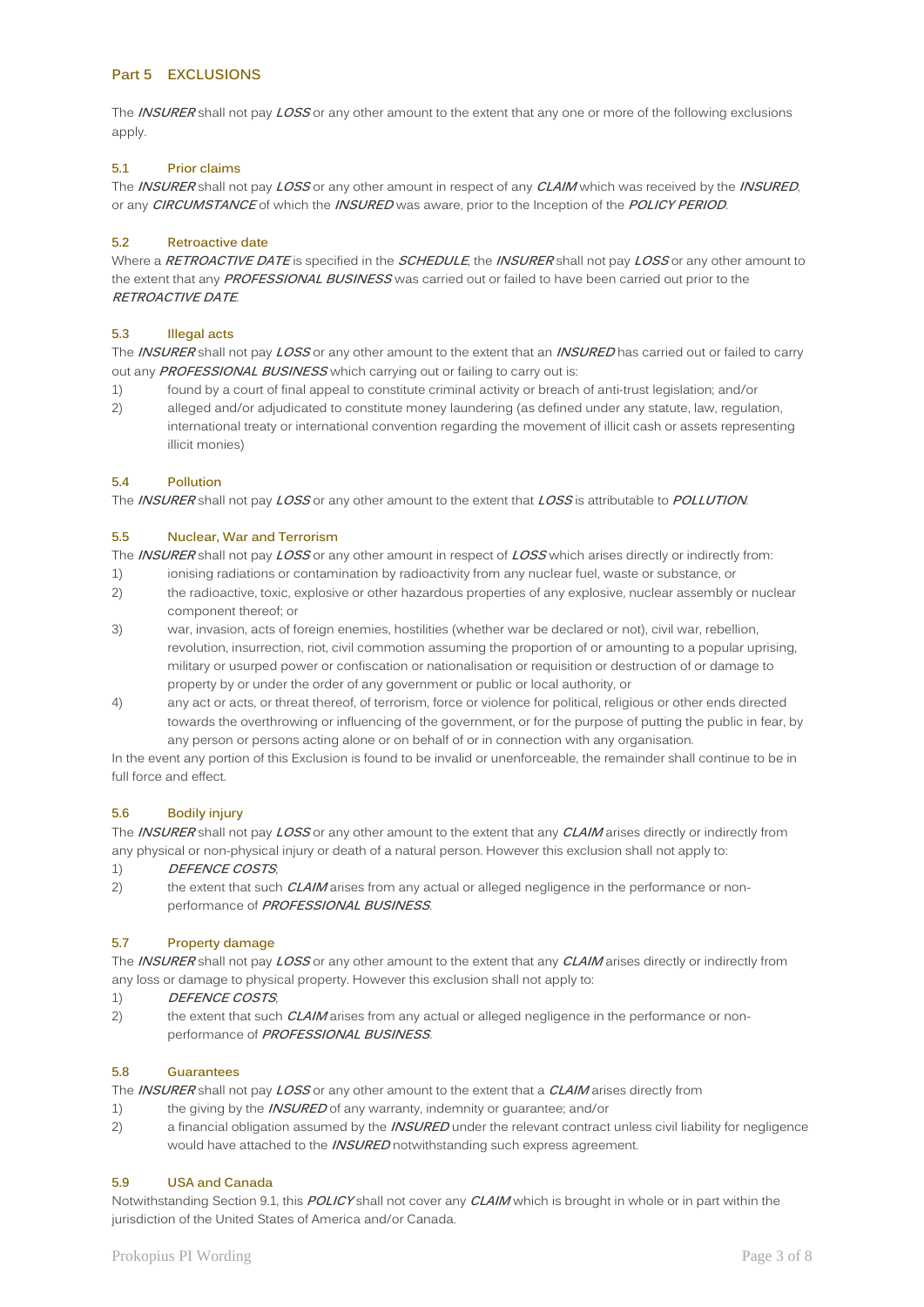# **5.10 Physical Goods**

The **INSURER** shall not pay **LOSS** or any other amount to the extent that a **CLAIM** alleges a civil liability arising from the manufacture, construction, alteration, repair, servicing or treating of any goods or products sold, distributed or supplied by an **INSURED**.

# **5.11 Adverse Financial Events**

The **INSURER** shall not pay **LOSS** or any other amount to the extent that a **CLAIM**:

- 1) directly arises from the insolvency, bankruptcy, receivership, administration or liquidation or other financial failure of an **INSURED**;
- 2) directly or indirectly arises from any depreciation or loss of investments when such depreciation or loss is a result of normal or abnormal fluctuations in any financial stock or commodity or other markets which are outside the influence or control of the **INSURED**.

# **Part 6 EXTENSIONS**

# **6.1 Continuous cover**

If the **INSURER** receives notification of a **CIRCUMSTANCE** during the **POLICY PERIOD** (or any additional notification period), then any subsequent **CLAIM** that arises in whole or in part from such **CIRCUMSTANCE** shall be deemed to have been made during the **POLICY PERIOD**.

# **6.2 Full severability**

Any action, inaction or knowledge of any one **INSURED** shall not be imputed to any other **INSURED** in so far as any determination of available coverage is made. However, the action, inaction or knowledge of a **DIRECTOR** shall be imputed to the **INSURED COMPANY** of whom such person is a **DIRECTOR**.

# **6.3 Loss of documents**

The **INSURER** shall indemnify the **INSURED** for any reasonable cost or expense incurred by the **INSURED** (and to which the **INSURER** has consented) in replacing and restoring **DOCUMENTS** either owned by or the responsibility of the **INSURED** in the conduct of the **PROFESSIONAL BUSINESS** which are discovered lost or damaged and notified to the **INSURER** during the **POLICY PERIOD**.

For the purpose of this Extension only:

1) the **DEDUCTIBLE** shall be EUR 1,000;

2) the amount of cover available shall be sub-limited to EUR 50,000 in all during the **POLICY PERIOD**, which sublimit is part of and not in addition to the **LIMIT OF LIABILITY**.

# **Part 7 CLAIMS NOTIFICATION PROVISIONS**

### **7.1 What to notify**

Please provide notice of any **CLAIM** or **CIRCUMSTANCE**.

When notifying a **CIRCUMSTANCE**, the **INSURED** should inform the **INSURER** of the reasons why in their reasonable opinion the matter may give rise to a **CLAIM**.

When notifying a **CLAIM**, the **INSURED** should inform the **INSURER**, as far as possible, of the full details of the matter as known to them at the time.

# **7.2 Whom to notify**

Please notify the **INSURER** at the following contact address:

[Claims@prokopius.com](mailto:Claims@prokopius.com)

We recommend that you also notify your intermediary and hold a copy of any such notifications for your records.

# **7.3 When to notify**

You must notify the **INSURER** as soon as possible. There is no requirement to notify matters during the validity of the **POLICY PERIOD** but the **INSURED** should be aware that any intentional or unreasonable delay in providing the notification may prejudice the **INSURER'S** position with regards to the amounts payable under this **POLICY** and that there is a possibility that the **INSURER** shall not be liable in respect of such prejudice.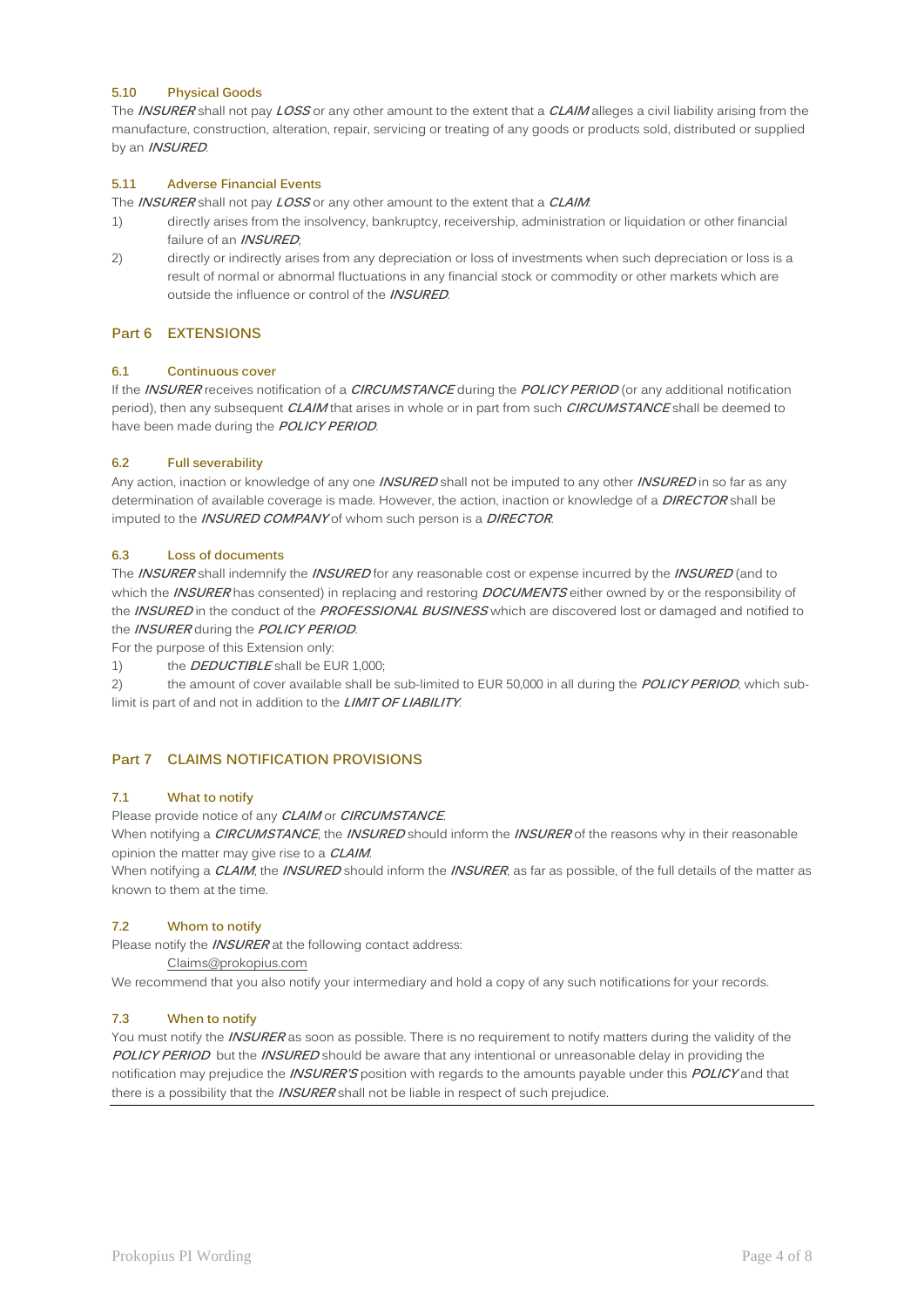# **Part 8 CLAIMS CONDITIONS**

#### **8.1 Obligations and rights of the POLICYHOLDER regarding a CLAIM**

- 1) The **POLICYHOLDER** shall ensure that notification of any **CLAIM** is made in accordance with the notification provisions of this **POLICY**.
- 2) The **POLICYHOLDER** shall not intentionally do anything that intended to prejudice the position of the **INSURER** with respect to the amount payable under this **POLICY**.
- 3) The **POLICYHOLDER** should take any reasonable measures to mitigate **LOSS**.
- 4) The **POLICYHOLDER** should not admit liability in respect of any **CLAIM** unless with the prior written consent of the **INSURER** (which consent shall not be unreasonably withheld or delayed). However, any instance of selfreporting made by the **INSURED** to any authority legally empowered to receive such self-reporting shall not constitute an admission of liability.
- 5) The **POLICYHOLDER** has the duty to provide information to the **INSURER** as detailed in the Claims Payment Procedure and Terms section of this **POLICY**.
- 6) The **POLICYHOLDER** has the right to defend or settle any **CLAIM**. The **POLICYHOLDER** also has the right to request that the **INSURER** defends a **CLAIM** on behalf of the **INSURED** and/or negotiates any settlement on behalf of the **INSURED** and in such cases the **POLICYHOLDER** is obliged to provide any reasonable assistance and co-operation requested by the **INSURER**. The **POLICYHOLDER** retains the right to consent to or veto any settlement offer made, or defence strategy proposed by the **INSURER**.
- 7) The **POLICYHOLDER** is obliged the pay the premium when due.
- 8) The **POLICYHOLDER** is entitled to administrate this **POLICY** on behalf of all **INSUREDS**.

#### **8.2 Obligations and rights of the INSURER regarding a CLAIM**

- 1) The **INSURER** is obliged to provide indemnification as required by the **POLICY**, or, where requested by the **POLICYHOLDER**, the obligation to defend a **CLAIM**.
- 2) The **INSURER** has the right to assume any available subrogation rights in accordance with the Subrogation provisions of this **POLICY**.
- 3) The **INSURER** shall comply with all obligations attaching to the **INSURER** under the applicable law governing this **POLICY**.

#### **8.3 CLAIM assessment procedure and allocation**

The **INSURER** shall assess damage according to the applicable law and industry norms and the general practice of the competent courts.

In the event that a **CLAIM** is partly attributable to matters covered by the **POLICY** and matters which are not covered by this **POLICY** then the **INSURER**, the **POLICYHOLDER** and the relevant **INSURED** shall use their collective best efforts to determine a fair allocation of coverage for such **CLAIM**. In the event of dispute then the matter shall be handled according to the dispute resolution provisions of this **POLICY** and until resolution the **INSURER** will continue to pay amounts under this **POLICY** according to their determination of a fair and proper allocation. However, in such cases the **INSURER** will pay 100% of **DEFENCE COSTS** regardless of the allocation amount.

#### **8.4 LOSS calculation procedure**

- 1) In the event that settlement of a **CLAIM** is possible but the **POLICYHOLDER** and/or **INSURED** elects to continue defence of such **CLAIM**, then the **INSURER** shall only pay, in respect of such **CLAIM**, the amount at which earlier settlement could have been made plus 50% of additional amounts incurred in respect of such **CLAIM**.
- 2) In all other cases the **INSURER** will calculate **LOSS** in accordance with the law applicable to this **POLICY**.

#### **8.5 Claims payment procedure and terms**

In the event of a **CLAIM**, the **INSURED** shall provide all information that has been reasonably requested by the **INSURER** in order to allow the **INSURER** to evaluate the validity of the **CLAIM** and to assess the strategy required to handle such **CLAIM** if covered.

From the point at which the **INSURER** has received all the relevant information and has been able to confirm the validity of the **CLAIM**, the **INSURER** has a maximum of 30 days to make payment of any amounts due to the **INSURED** in respect of such **CLAIM**.

The **INSURER** shall pay **LOSS** or any other due amounts on behalf of the **INSURED** to the relevant third party, however in the event that the **INSURED** has made a payment then the **INSURER** shall indemnify such amount to the **INSURED**.

#### **8.6 Subrogation**

In the event of a **CLAIM**, the **INSURER** has available any rights of subrogation, then the **IINSURED** shall allow the **INSURER** to enforce such rights and to bring recovery actions in their name. The **INSURED** shall assist the **INSURER** with all reasonable requests associated to such recovery and any costs incurred in providing such assistance shall be met by the **INSURER**. In the event that the **INSURER** recovers any amount, then such amount shall first be used to cover any payments made by the **INSURER** under this policy and the costs of such recovery and any additional amount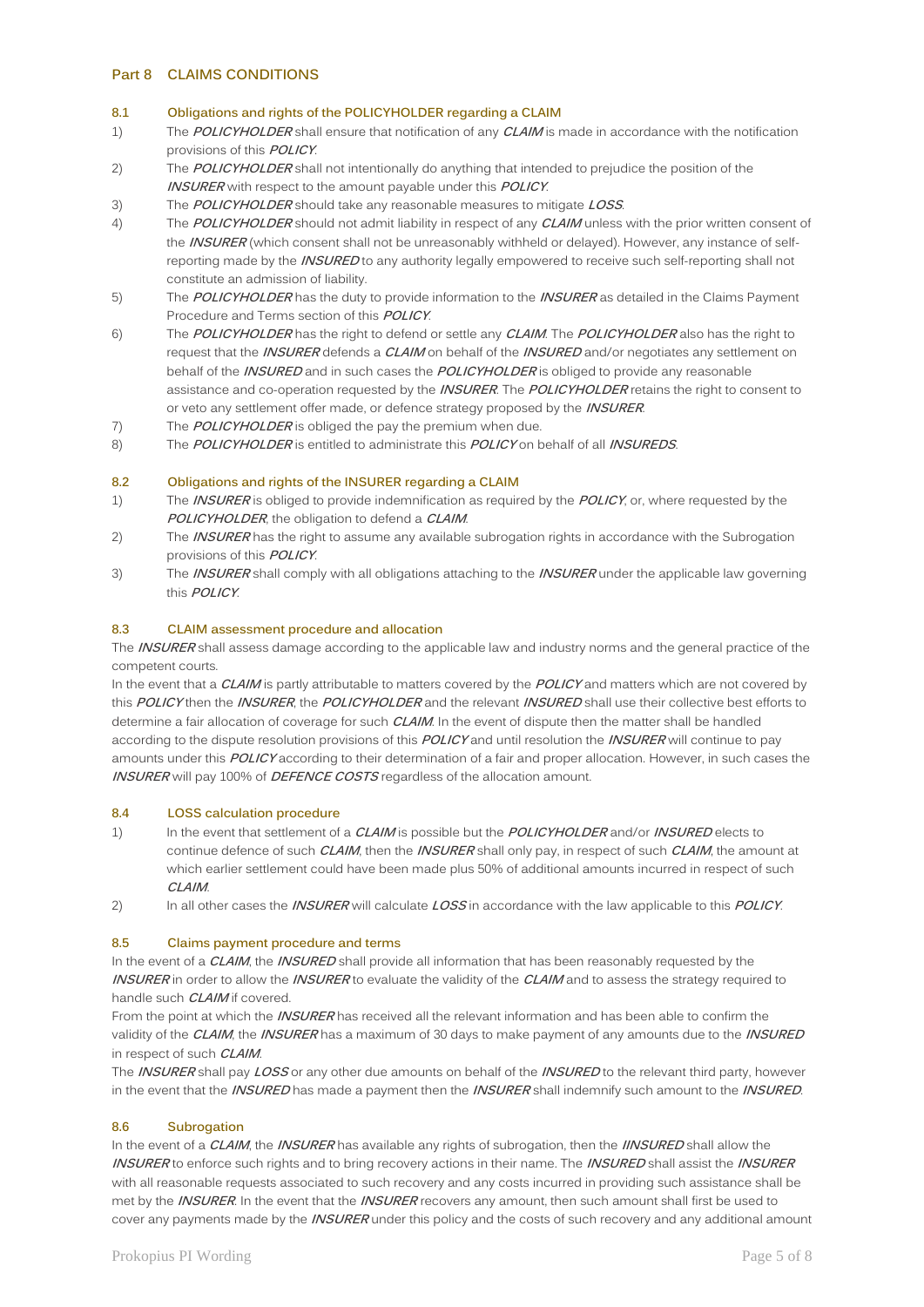shall be paid to the **INSURED**. In no event shall the **INSURER** assert any rights of subrogation against an **INSURED** unless and to the extent that such **INSURED** has been found guilty of a criminal act by a final and non-appealable adjudication of a competent court.

### **8.7 Combined Claims**

In the event that a number of CLAIMS arise from same proximate clause then such CLAIMS shall, for the purpose of this POLICY, be considered a single CLAIM.

# **Part 9 GENERAL PROVISIONS**

#### **9.1 Territorial Limits**

This **POLICY** shall not be limited territorially and shall apply worldwide

#### **9.2 Limit**

The **LIMIT OF LIABILITY** is the maximum aggregate amount of liability of the **INSURER** under this **POLICY** unless specifically agreed otherwise herein. The **LIMIT OF LIABILITY** shall apply in the aggregate for the **POLICY PERIOD**. The **LIMIT OF LIABILITY** shall be inclusive of all **LOSS** and any other amount payable by the **INSURER** under the terms of this **POLICY** but shall not include the internal costs of the **INSURER** in administrating this **POLCIY** or any **CLAIM** or other covered event. The **DEDUCTIBLE** shall not form part of the **LIMIT OF LIABILITY**.

#### **9.3 DEDUCTIBLE**

The cover available under this **POLICY** shall apply only in excess of any applicable **DEDUCTIBLE**. The **DEDUCTIBLE** shall apply to each **CLAIM** separately, however, in the event that multiple, continuous and/or repeated **CLAIMS** derive from the same proximate cause, then only one **DEDUCTIBLE** shall apply and such **DEDUCTIBLE** shall be the largest of the applicable **DEDUCTIBLE** amounts.

#### **9.4 Premium calculation**

The Premium is calculated according to the following criteria:

- 1) The exposure related to the **PROFESIONAL BUSINESS**
- 2) The **LIMIT OF LIABILITY**
- 3) The **DEDUCTIBLE**
- 4) The overall and specific income values of the **INSUREDS**
- 5) The operational exposure of the **INSUREDS**
- 6) The insurance history of the **INSURED**
- 7) Territorial exposure
- 8) Number of **EMPLOYEES**
- 9) Any other relevant information specifically requested by the **INSURER** or otherwise available to the **INSURER**.

#### **9.5 Premium payment and non-payment consequences**

Notice is hereby given by the **INSURER** that this **POLICY** shall be suspended if the premium has not been received by the **INSURER** within 45 days of the Inception of the **POLICY PERIOD** (or in respect of any instalment premium of the due date for such instalment). The suspension of this **POLICY** shall begin on the 46<sup>th</sup> day following inception of the **POLICY PERIOD** (or of the due date in respect of instalment premiums) and the **INSURER** shall not be liable for any **CLAIM** made against the **INSURED** during the Suspension period nor for amounts payable under this **POLICY** which are incurred during the Suspension period. The period of Suspension shall last for a period of 30 days. Notice is further hereby given that if premium is received within the period of Suspension, then the **POLICY** shall continue in force as if such Suspension period never applied. If the premium is not received within such Suspension period then the **INSURER** hereby gives notice that the **POLICY** shall be cancelled ab initio. This cancellation ab initio may be revoked by the **INSURER** at their discretion at any time.

#### **9.6 Double insurance, Insufficient insurance**

If the **INSURED** is entitled to indemnity under any other insurance for matters covered by the **POLICY**, then this **POLICY** shall apply in excess of such other insurance and will cover any sum beyond the amount which would have been payable under such other insurance had this **POLICY** not been effected.

In the event that the quantum of the liability of the **INSURED** for matters covered by this **POLICY** and/or any other amounts payable under this **POLICY** are greater than the **LIMIT OF LIABILITY**, then there shall be no impact on the **LIMIT OF LIABILITY** or any other amount payable under this **POLICY**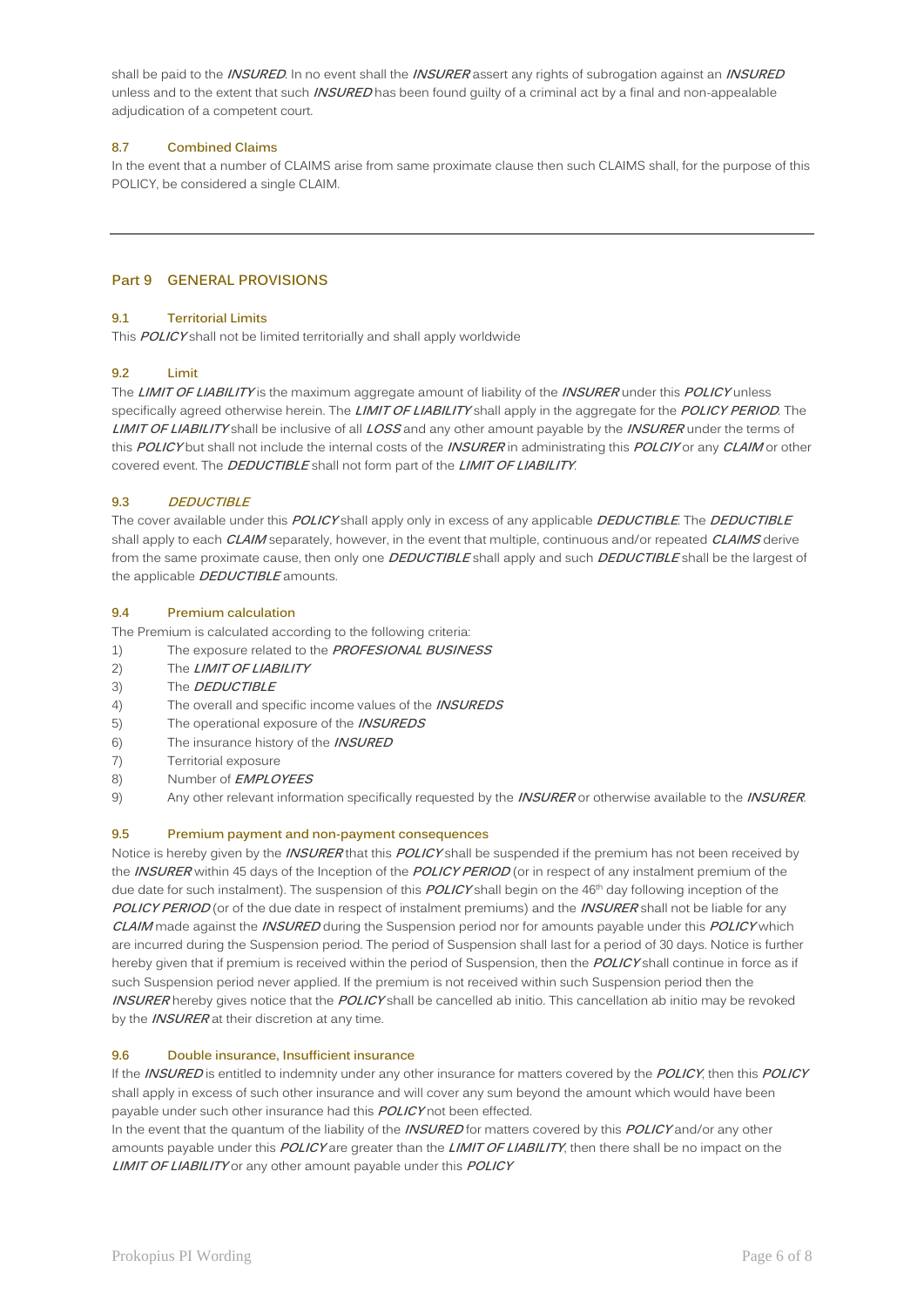# **9.7 Cancellation provisions**

This **POLICY** may be cancelled by the **POLICYHOLDER** for any reason. In such event the **INSURER** shall return the prorata temporis portion of premium for the remaining **POLICY PERIOD** but shall retain an Administration Fee of EUR 200. In the event that the return premium due to the **POLICYHOLDER** is less than EUR 200, then then no return of premium shall be due.

The **INSURER** may only cancel this **POLICY** in accordance with the conditions applicable to non-payment of premium.

### **9.8 Other Obligations and rights of the POLICYHOLDER**

The **POLICYHOLDER** has the obligation to comply with the terms and conditions of this **POLICY** including the payment of premium and administration of the **POLICY** on behalf of the **INSUREDS**.

The **POLICYHOLDER** has the right to cancel this **POLICY** in accordance with the Cancellation Provisions that apply to this **POLICY**.

#### **9.9 Other Obligations and rights of the INSURER**

The **INSURER** has the obligation to provide payments under this **POLICY** when due. The **INSURER** retains the right to cancel this **POLICY** in accordance with the Cancellation Provisions that apply to this **POLICY**

#### **9.10 Law and Jurisdiction**

This **POLICY** shall be construed and governed by the laws of the country specified in Item 9(a) of the **SCHEDULE** and any matters regarding the construction or governance of this **POLICY** shall fall within the jurisdiction of court(s) specified in Item 9(b) of the **SCHEDULE**.

#### **9.11 POLICY termination / renewal**

This **POLICY** shall terminate at the **POLICY PERIOD** and shall not tacitly renew. In the event that the **POLICYHOLDER** is acquired by a third party or merges with another party so that it is not the surviving entity, then this **POLICY** shall not terminate, however in such event the cover available under this **POLICY** is restricted to **PROFESSIONAL BUSINESS** committed or not committed prior to the date of such acquisition or merger.

#### **9.12 Communication provisions**

In respect of the notification of any **CLAIM** or **CIRCUMSTANCE** or other matter where cover under this **POLICY** is required, please refer to the Claim Notification section of this **POLICY**.

With respect to any complaint, request for information, other communication, the **POLICYHOLDER** should (via their intermediary if applicable) communicate with the INSURER using the contact details specified in Item 7 of the **SCHEDULE** or as detailed below:

|            | Company Name: PROKOPIUS UAB           | Company Code:    | 304181227          |
|------------|---------------------------------------|------------------|--------------------|
| Address:   | S. Moniuškos 27. LT08115. Vilnius. LT | Email:           | info@prokopius.com |
| Telephone: | + 370 686 04334                       | CEO <sup>.</sup> | Domas Bacius       |

#### **9.13 Complaints procedure**

In the event that you are not satisfied with any aspect of this **POLICY** and wish to make a complaint, you must first contact the CEO of the **INSURER** using the contact details specified in Item 7of the **SCHEDULE** or as per the Communication Provisions section of this **POLICY**.

The **INSURER** shall look to resolve any matter as soon as possible and in any event within 15 days. The **INSURER** shall provide such complaints handling on behalf of the relevant Lloyd's Managing Agent as specified in Item 7 of the **SCHEDULE**.

If you are not satisfied with the response from the **INSURER** or if you have not received a response within the required time frame then you may contact, if you wish, contact the Lloyd's General Representative for your country who shall investigate and assess your complaint and shall aim to provide you with a response within 30 days. If you wish to contact the Lloyd's Representative for your then the contact details may be found at: [https://www.lloyds.com/the](https://www.lloyds.com/the-market/directories/corporation-of-lloyds/departments/country-representative?page=3)[market/directories/corporation-of-lloyds/departments/country-representative?page=3](https://www.lloyds.com/the-market/directories/corporation-of-lloyds/departments/country-representative?page=3)

Should you remain dissatisfied with the responses from any or all of the above parties (or if you have not received responses within the specified timeframes) then you may refer your complaint to the relevant regulator for your country. Please contact the **INSURER** for details of the relevant regulator in your country.

Nothing in this Complaints Procedure shall in any way affect your rights in law with respect to this **POLICY**.

#### **9.14 Assignment of INSURER's rights and obligations under the insurance contract**

The **INSURER** may transfer their rights and obligations under this **POLCIY** to another insurer in accordance with the procedure prescribed by law. The **POLICYHOLDER** shall have a right to submit, in accordance such law, a written objection to such transfer. Such an objection by the **POLICYHOLDER** shall not be binding on the **INSURER**. If **POLICYHOLDER** objects to such transfer then they shall have the right to cancel the **POLICY** in accordance the cancellation provisions of this **POLICY**.